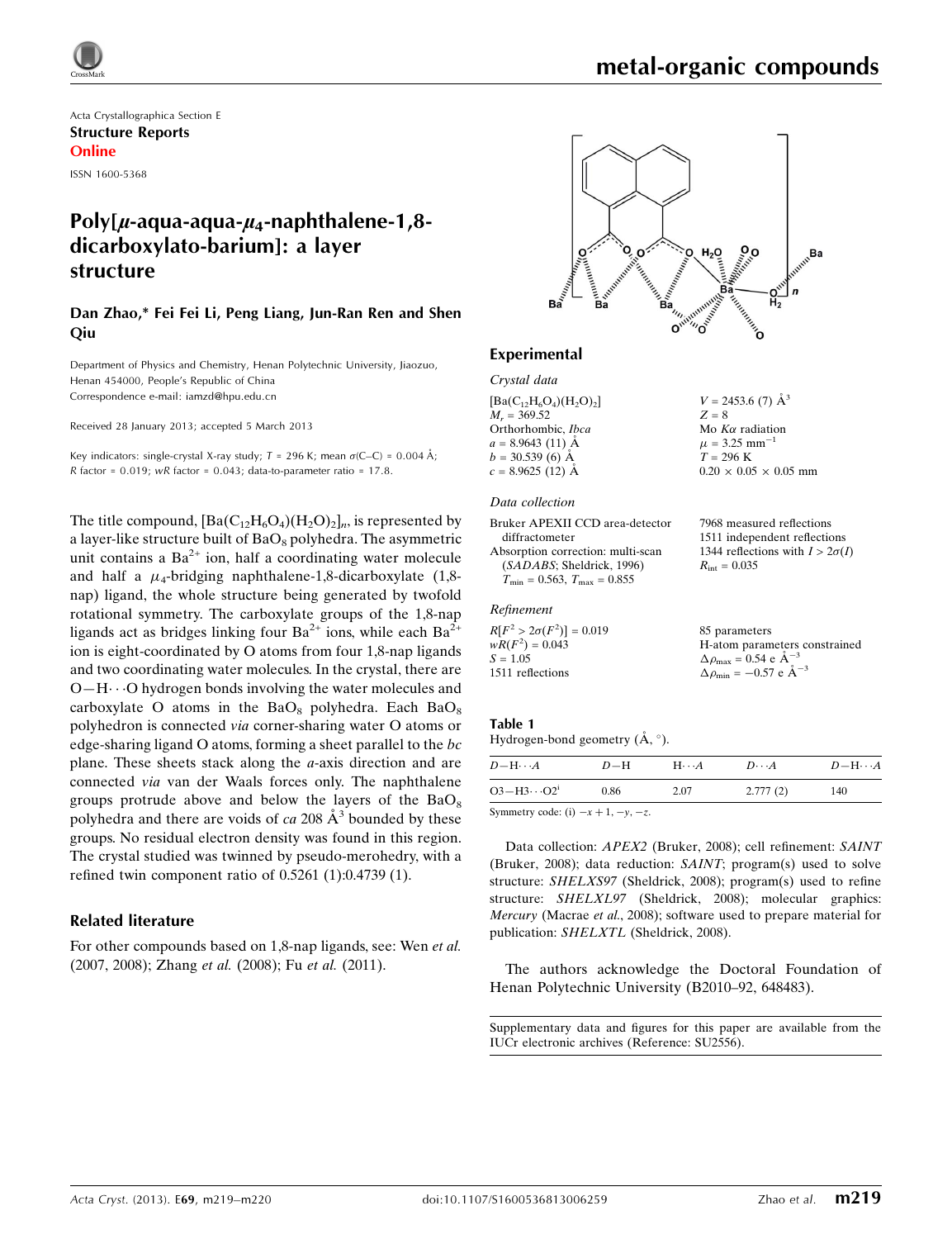#### References

- Bruker (2008). APEX2 and SAINT[. Bruker AXS Inc., Madison, Wisconsin,](https://scripts.iucr.org/cgi-bin/cr.cgi?rm=pdfbb&cnor=su2556&bbid=BB1) [USA.](https://scripts.iucr.org/cgi-bin/cr.cgi?rm=pdfbb&cnor=su2556&bbid=BB1)
- [Fu, J. D., Ye, L. Q., Zhang, C. Y. & Wen, Y. H. \(2011\).](https://scripts.iucr.org/cgi-bin/cr.cgi?rm=pdfbb&cnor=su2556&bbid=BB2) Chin. J. Inorg. Chem. 27, [179–183.](https://scripts.iucr.org/cgi-bin/cr.cgi?rm=pdfbb&cnor=su2556&bbid=BB2)
- [Macrae, C. F., Bruno, I. J., Chisholm, J. A., Edgington, P. R., McCabe, P.,](https://scripts.iucr.org/cgi-bin/cr.cgi?rm=pdfbb&cnor=su2556&bbid=BB3) [Pidcock, E., Rodriguez-Monge, L., Taylor, R., van de Streek, J. & Wood,](https://scripts.iucr.org/cgi-bin/cr.cgi?rm=pdfbb&cnor=su2556&bbid=BB3) P. A. (2008). [J. Appl. Cryst.](https://scripts.iucr.org/cgi-bin/cr.cgi?rm=pdfbb&cnor=su2556&bbid=BB3) 41, 466–470.

Sheldrick, G. M. (1996). SADABS. University of Göttingen, Germany.

- [Sheldrick, G. M. \(2008\).](https://scripts.iucr.org/cgi-bin/cr.cgi?rm=pdfbb&cnor=su2556&bbid=BB5) Acta Cryst. A64, 112–122.
- [Wen, Y. H., Feng, X., Feng, Y. L., Lan, Y. Z. & Yao, Y. G. \(2008\).](https://scripts.iucr.org/cgi-bin/cr.cgi?rm=pdfbb&cnor=su2556&bbid=BB6) Inorg. Chem. Commun. 11[, 659–661.](https://scripts.iucr.org/cgi-bin/cr.cgi?rm=pdfbb&cnor=su2556&bbid=BB6)
- [Wen, Y.-H., Feng, X., He, Y.-H., Lan, Y.-Z. & Sun, H. \(2007\).](https://scripts.iucr.org/cgi-bin/cr.cgi?rm=pdfbb&cnor=su2556&bbid=BB7) Acta Cryst. C63, [m504–m506.](https://scripts.iucr.org/cgi-bin/cr.cgi?rm=pdfbb&cnor=su2556&bbid=BB7)
- [Zhang, G.-Y., Zhang, X. & Yu, G.-S. \(2008\).](https://scripts.iucr.org/cgi-bin/cr.cgi?rm=pdfbb&cnor=su2556&bbid=BB8) Acta Cryst. E64, m214.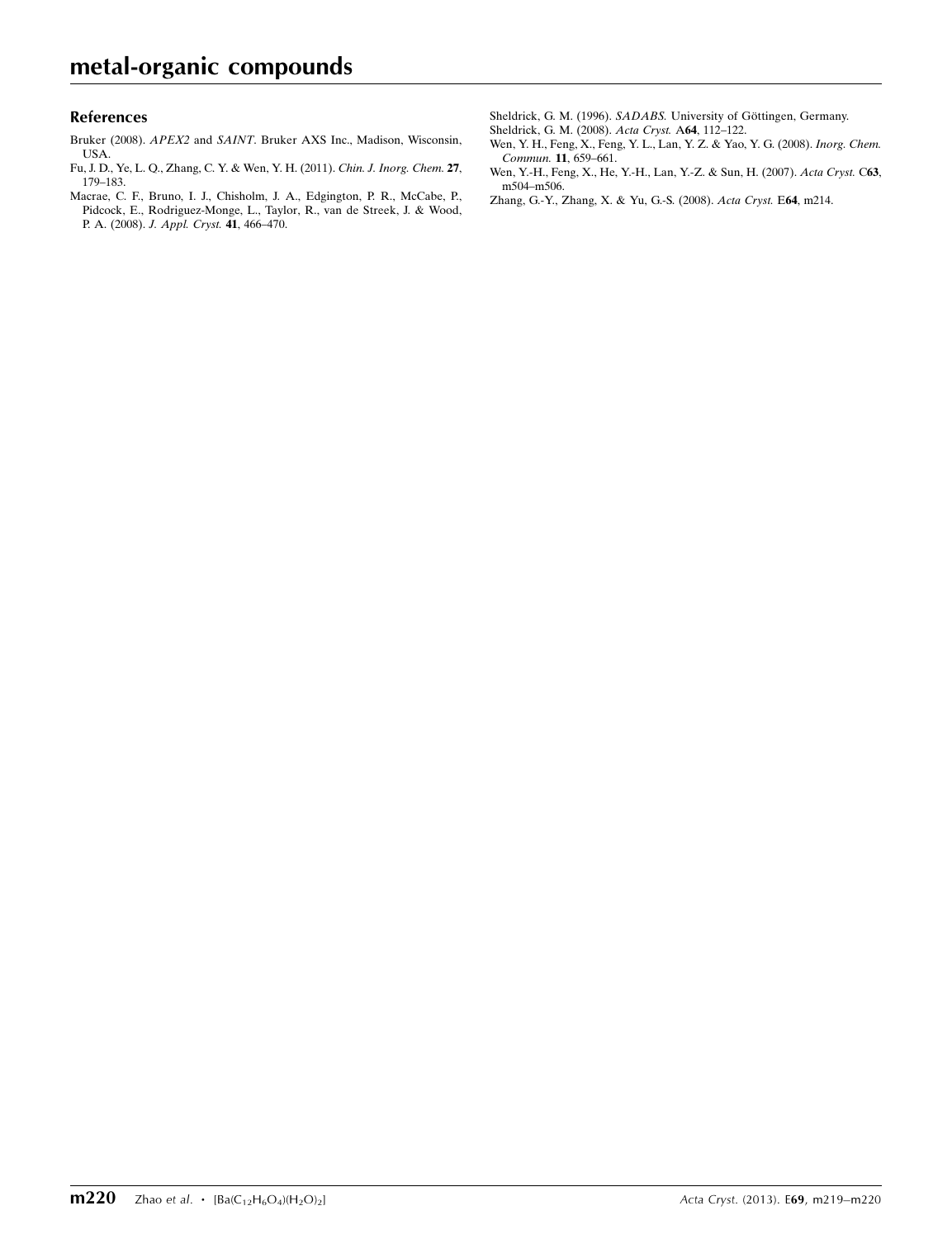# **supporting information**

*Acta Cryst.* (2013). E**69**, m219–m220 [doi:10.1107/S1600536813006259]

# **Poly[***µ***-aqua-aqua-***µ***4-naphthalene-1,8-dicarboxylato-barium]: a layer structure**

### **Dan Zhao, Fei Fei Li, Peng Liang, Jun-Ran Ren and Shen Qiu**

#### **S1. Comment**

In recent years, supramolecular assembles based on polyoxometalates (POMs) have been intensively investigated in many field such as catalysis, electrical conductivity, and biological chemistry. The ligand naphthalene-1,8-dicarboxylic (1,8-nap) has been used extensively to construct a number of metal organic complexes (Wen *et al., 2007*,2008; Zhang *et*   $al.$ , 2008), including the related barium compound Ba( $C_{12}H_6O_4$ ) [Fu *et al.*, 2011]. To prepare a new barium complex incorporating 1,8-nap ligand, we have synthesized the title compound and report herein on its crystal structure.

The title compound is a non-interpenetrating two-dimensional layer-like structure consisting of  $BaO_8$  clusters, which are similar to the reported compound  $Ba(C_{12}H_6O_4)$  [Fu *et al.*, 2011]. As shown in Fig. 1 the asymmetric unit of the title complex contains one crystallographically independent Ba atom, one coordination water molecule and a half 1,8-nap ligand. Each barium atom is eight-coordinated by O atoms in a square antiprismatic geometry, in which six oxygen atoms come from four 1,8-nap ligands (two of them adopt a chelate connection) and two oxygen atoms come from two coordinated water molecules. The Ba–O bond distances range from 2.723 (2) to 2.8806 (14) Å, in which the Ba1–O3 water bond gives the longest bond distance.

The 1,8-nap ligands are not planar, with the carboxylate groups and the naphthalene ring dihedral angles being 49.0 (3)° and 52.4 (3)<sup>°</sup>, respectively. The carboxylate groups of the 1,8-nap ligand act as  $\mu_2$ -bridges to link four Ba atoms. Furthermore, each BaO<sub>8</sub> polyhedra is connected *via* corner-sharing H<sub>2</sub>O oxygen atoms or edge-sharing ligand oxygen atoms to form a two-dimensional sheet parallel to the *bc* plane. All Ba atoms in the two-dimensional layer are coplanar, with adjacent Ba···Ba distance of 4.4821 (6), 4.9292 (6) and 5.0972 (6) Å.

By considering the Ba atoms as the nodes, this two-dimensional layered structure can be topologically represented as a 6-connected (3,6) net.

In the crystal, there are O-H···O hydrogen bonds involving the water molecules and the carboxylate O atoms in the BaO8 clusters (Fig. 2 and Table 1). There are no *π*-*π* stacking interactions, only van der Waals forces are present between the layers that stack along the a direction. The naphthalene groups protrude above and below the layers of the  $BaO<sub>8</sub>$ clusters and there are voids of ca. 208  $\AA$ <sup>3</sup> bounded by these groups. No residual electron density was found in this region.

#### **S2. Experimental**

A mixture of naphthalene-1,8-dicarboxylic (0.2 g), BaCO<sub>3</sub> (0.05 g) and H<sub>2</sub>O (15 ml) was heated at 443 K for 3 d in a sealed 25 ml Teflon-lined stainless steel vessel under autogenous pressure. After cooling to room temperature at a rate of 20°C h-1, colourless prismatic crystals suitable for single-crystal X-ray diffraction analysis were obtained in low yield.

#### **S3. Refinement**

The crystal is a pseudo-merohedral twin, with twin law (00-1, 0-10, -100) giving an ca. 1:1 ratio of twin moieties [refined BASF value = 0.5261 (1)]. The C-bound H atoms were positioned geometrically and refined with a riding model: C—H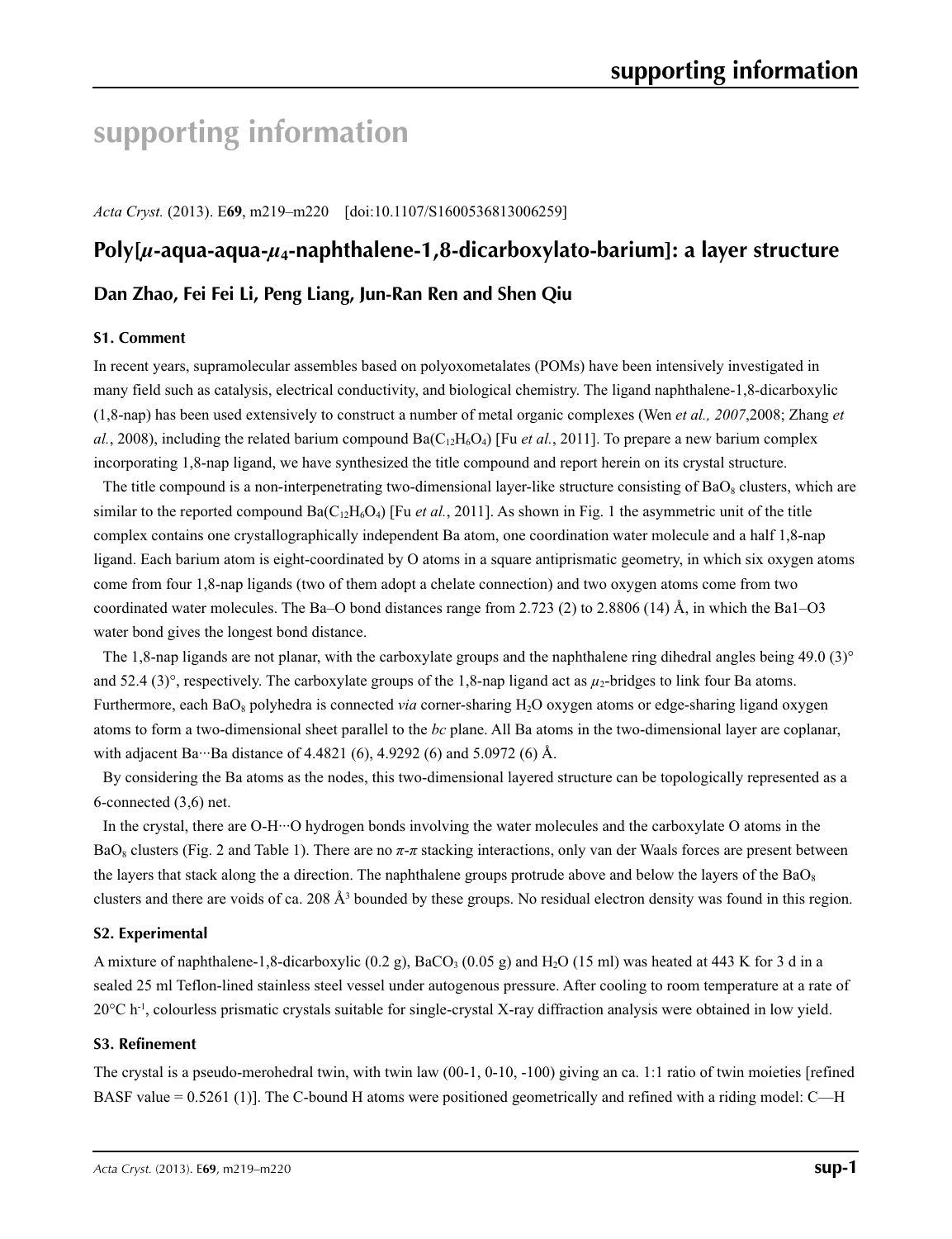$= 0.93$  Å with  $U_{iso}(H) = 1.2U_{eq}(C)$ . The water H atoms were located in difference Fourier maps and refined initially with distance restraints: O–H = 0.86 Å, then as riding atoms with  $U_{\text{iso}}(H) = 1.2U_{\text{eq}}(O)$ .



#### **Figure 1**

The molecular structure of the title compound showing the coordination environment of the Ba atom. Displacement ellipsoids are drawn at the 50% probability level



### **Figure 2**

A view along the a axis of the crystal packing of the title compound. The O-H···O hydrogen bonds are shown as red dashed lines (see Table 1 for details).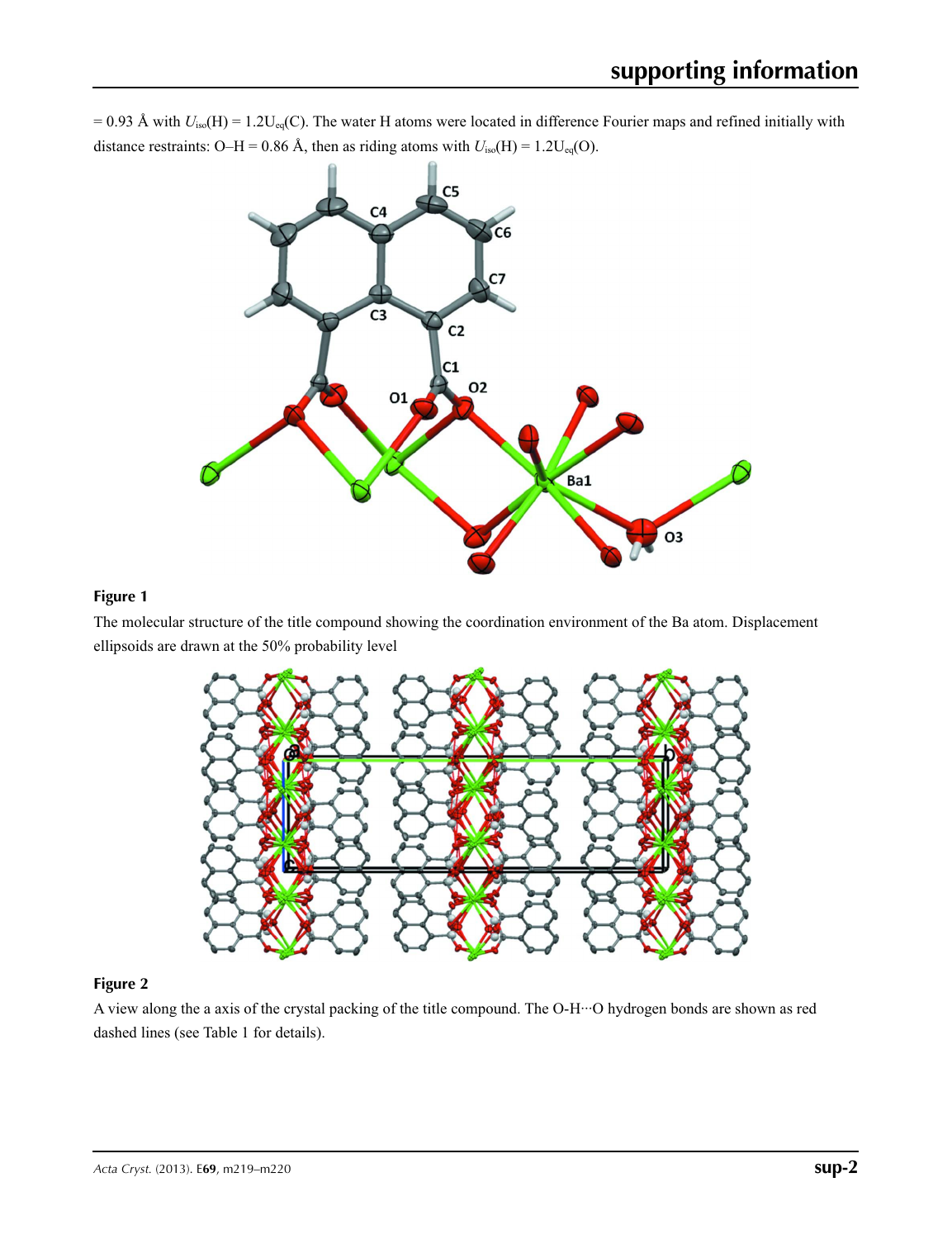#### **Poly[***µ***-aqua-aqua-***µ***4-naphthalene-1,8-dicarboxylato-barium]**

#### *Crystal data*

 $[Ba(C_{12}H_6O_4)(H_2O)_2]$  $M_r = 369.52$ Orthorhombic, *Ibca* Hall symbol: -I 2b 2c  $a = 8.9643(11)$  Å  $b = 30.539(6)$  Å  $c = 8.9625(12)$  Å  $V = 2453.6$  (7) Å<sup>3</sup>  $Z = 8$ 

#### *Data collection*

| Bruker APEXII CCD area-detector                     | 7968 measured reflections                                               |
|-----------------------------------------------------|-------------------------------------------------------------------------|
| diffractometer                                      | 1511 independent reflections                                            |
| Radiation source: fine-focus sealed tube            | 1344 reflections with $I > 2\sigma(I)$                                  |
| Graphite monochromator                              | $R_{\text{int}} = 0.035$                                                |
| Detector resolution: 83.33 pixels mm <sup>-1</sup>  | $\theta_{\text{max}} = 28.4^{\circ}, \theta_{\text{min}} = 1.3^{\circ}$ |
| $\omega$ scans                                      | $h = -11 \rightarrow 5$                                                 |
| Absorption correction: multi-scan                   | $k = -40 \rightarrow 38$                                                |
| (SADABS; Sheldrick, 1996)                           | $l = -11 \rightarrow 10$                                                |
| $T_{\text{min}} = 0.563$ , $T_{\text{max}} = 0.855$ |                                                                         |
| Rofinomont                                          |                                                                         |

 $F(000) = 1408$  $D_x = 2.001$  Mg m<sup>-3</sup>

 $\theta = 2.7 - 27.1$ °  $\mu$  = 3.25 mm<sup>-1</sup>  $T = 296 \text{ K}$ Prism, colourless  $0.20 \times 0.05 \times 0.05$  mm

Mo *Kα* radiation, *λ* = 0.71073 Å Cell parameters from 2836 reflections

#### *Refinement*

| Refinement on $F^2$                             | Secondary atom site location: difference Fourier   |
|-------------------------------------------------|----------------------------------------------------|
| Least-squares matrix: full                      | map                                                |
| $R[F^2 > 2\sigma(F^2)] = 0.019$                 | Hydrogen site location: inferred from              |
| $wR(F^2) = 0.043$                               | neighbouring sites                                 |
| $S = 1.05$                                      | H-atom parameters constrained                      |
| 1511 reflections                                | $w = 1/[\sigma^2(F_0^2) + (0.0197P)^2 + 0.1976P]$  |
| 85 parameters                                   | where $P = (F_o^2 + 2F_c^2)/3$                     |
| 0 restraints                                    | $(\Delta/\sigma)_{\text{max}} = 0.001$             |
| Primary atom site location: structure-invariant | $\Delta\rho_{\text{max}} = 0.54$ e Å <sup>-3</sup> |
| direct methods                                  | $\Delta\rho_{\rm min} = -0.57$ e Å <sup>-3</sup>   |

#### *Special details*

**Geometry**. All e.s.d.'s (except the e.s.d. in the dihedral angle between two l.s. planes) are estimated using the full covariance matrix. The cell e.s.d.'s are taken into account individually in the estimation of e.s.d.'s in distances, angles and torsion angles; correlations between e.s.d.'s in cell parameters are only used when they are defined by crystal symmetry. An approximate (isotropic) treatment of cell e.s.d.'s is used for estimating e.s.d.'s involving l.s. planes.

**Refinement**. Refinement of  $F^2$  against ALL reflections. The weighted *R*-factor  $wR$  and goodness of fit *S* are based on  $F^2$ , conventional *R*-factors *R* are based on *F*, with *F* set to zero for negative  $F^2$ . The threshold expression of  $F^2 > \sigma(F^2)$  is used only for calculating *R*-factors(gt) *etc*. and is not relevant to the choice of reflections for refinement. *R*-factors based on *F*<sup>2</sup> are statistically about twice as large as those based on *F*, and *R*- factors based on ALL data will be even larger.

*Fractional atomic coordinates and isotropic or equivalent isotropic displacement parameters (Å<sup>2</sup>)* 

|                |            |            |           | $U_{\rm iso}*/U_{\rm eq}$ |  |
|----------------|------------|------------|-----------|---------------------------|--|
| Ba1            | 0.61452(2) | 0.0000     | 0.2500    | 0.02892(7)                |  |
| O <sub>1</sub> | 0.4190(2)  | 0.05878(6) | 0.5240(3) | 0.0360(5)                 |  |
| C <sub>1</sub> | 0.3754(3)  | 0.07360(9) | 0.4035(4) | 0.0236(6)                 |  |
| O <sub>2</sub> | 0.3671(2)  | 0.05119(7) | 0.2858(2) | 0.0341(5)                 |  |
|                |            |            |           |                           |  |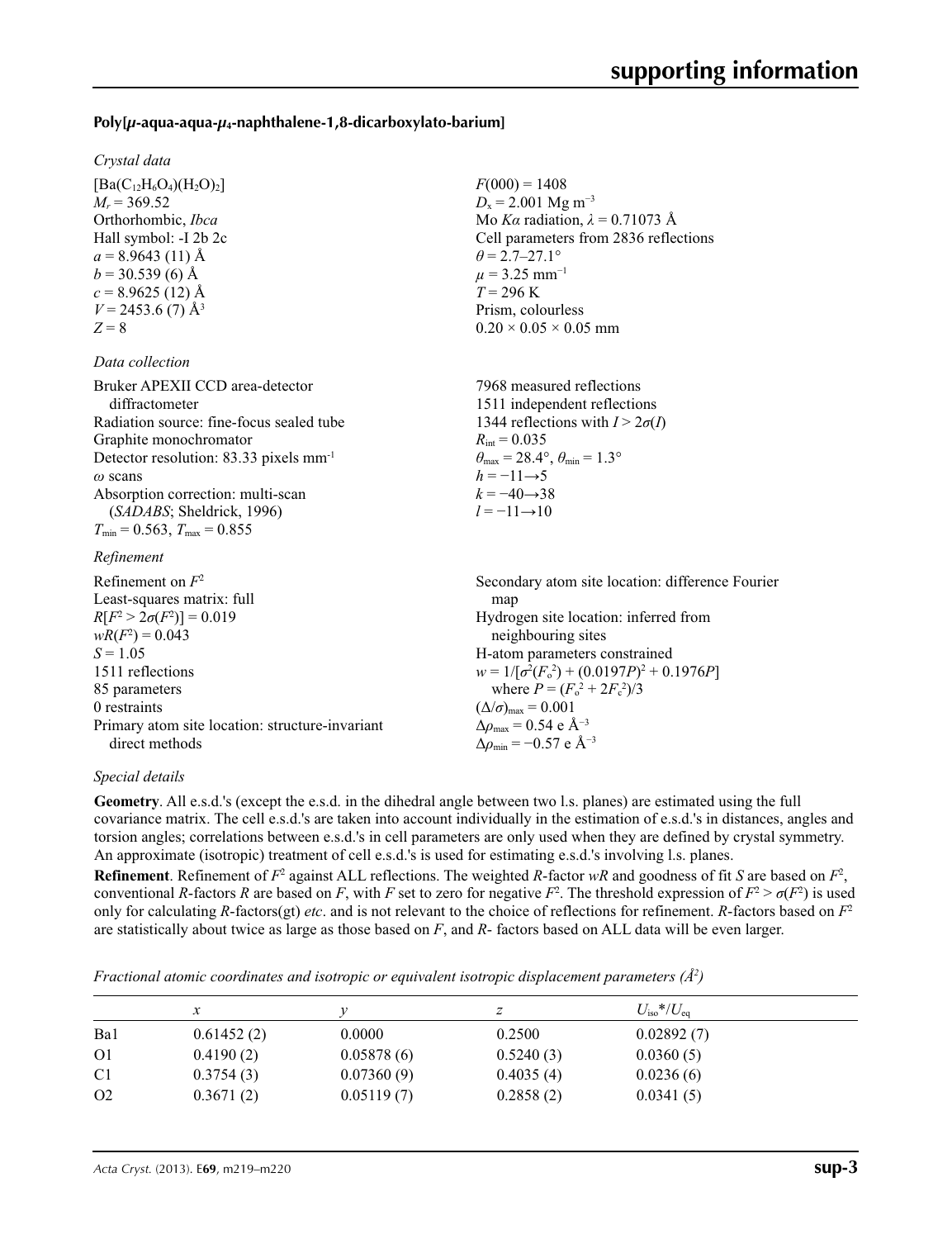| C <sub>2</sub> | 0.3410(3) | 0.12190(9)    | 0.3935(3) | 0.0253(6)  |  |
|----------------|-----------|---------------|-----------|------------|--|
| O <sub>3</sub> | 0.7500    | $-0.04396(9)$ | 0.0000    | 0.0418(8)  |  |
| H <sub>3</sub> | 0.7197    | $-0.0594$     | $-0.0742$ | $0.050*$   |  |
| C <sub>3</sub> | 0.2500    | 0.14342(12)   | 0.5000    | 0.0239(8)  |  |
| C <sub>4</sub> | 0.2500    | 0.19041(12)   | 0.5000    | 0.0324(10) |  |
| C <sub>5</sub> | 0.3323(4) | 0.21277(11)   | 0.3902(5) | 0.0486(10) |  |
| H <sub>5</sub> | 0.3325    | 0.2432        | 0.3899    | $0.058*$   |  |
| C <sub>6</sub> | 0.4105(4) | 0.19121(11)   | 0.2860(4) | 0.0527(10) |  |
| H <sub>6</sub> | 0.4610    | 0.2067        | 0.2123    | $0.063*$   |  |
| C7             | 0.4163(4) | 0.14507(10)   | 0.2877(3) | 0.0386(8)  |  |
| H7             | 0.4720    | 0.1303        | 0.2160    | $0.046*$   |  |

*Atomic displacement parameters (Å2 )*

|                | $U^{11}$    | $U^{22}$    | $U^{33}$    | $U^{12}$      | $U^{13}$      | $U^{23}$      |
|----------------|-------------|-------------|-------------|---------------|---------------|---------------|
| Ba1            | 0.01894(11) | 0.03182(12) | 0.03599(14) | 0.000         | 0.000         | 0.00999(13)   |
| O1             | 0.0321(12)  | 0.0315(11)  | 0.0445(13)  | 0.0027(9)     | $-0.0065(10)$ | 0.0124(10)    |
| C1             | 0.0140(12)  | 0.0213(14)  | 0.0356(16)  | $-0.0012(10)$ | 0.0042(11)    | $-0.0009(12)$ |
| O <sub>2</sub> | 0.0330(11)  | 0.0314(11)  | 0.0380(14)  | $-0.0029(8)$  | 0.0096(8)     | $-0.0132(9)$  |
| C <sub>2</sub> | 0.0279(15)  | 0.0225(15)  | 0.0255(15)  | $-0.0033(12)$ | $-0.0016(11)$ | $-0.0004(12)$ |
| O <sub>3</sub> | 0.0412(19)  | 0.0472(18)  | 0.037(2)    | 0.000         | $-0.0162(15)$ | 0.000         |
| C <sub>3</sub> | 0.025(2)    | 0.0220(19)  | 0.025(2)    | 0.000         | $-0.0046(16)$ | 0.000         |
| C <sub>4</sub> | 0.034(2)    | 0.022(2)    | 0.041(3)    | 0.000         | $-0.0010(19)$ | 0.000         |
| C <sub>5</sub> | 0.061(2)    | 0.0203(17)  | 0.065(3)    | $-0.0016(16)$ | 0.0042(19)    | 0.0087(16)    |
| C <sub>6</sub> | 0.067(2)    | 0.0326(18)  | 0.058(3)    | $-0.0034(16)$ | 0.0213(19)    | 0.0164(15)    |
| C7             | 0.0463(18)  | 0.0366(17)  | 0.033(2)    | $-0.0007(14)$ | 0.0128(13)    | 0.0060(13)    |
|                |             |             |             |               |               |               |

*Geometric parameters (Å, º)*

| $Ba1 - O1$ <sup>i</sup>                     | 2.723(2)   | $C2-C7$                                    | 1.362(4)    |
|---------------------------------------------|------------|--------------------------------------------|-------------|
| $Ba1 - O1ii$                                | 2.723(2)   | $C2-C3$                                    | 1.417(3)    |
| $Ba1 - O2$ <sup>iii</sup>                   | 2.7324(19) | $O3$ —Ba $1$ viii                          | 2.8806(14)  |
| $Ba1 - O2$                                  | 2.7324(19) | $O3-H3$                                    | 0.8587      |
| $Ba1 - O2iv$                                | 2.7703(19) | $C3-C2ix$                                  | 1.417(3)    |
| $Ba1 - O2v$                                 | 2.7703(19) | $C3-C4$                                    | 1.435(5)    |
| $Ba1 - O3$ <sup>vi</sup>                    | 2.8806(14) | $C4 - C5$ <sup>ix</sup>                    | 1.407(4)    |
| $Ba1 - O3$                                  | 2.8806(14) | $C4 - C5$                                  | 1.407(4)    |
| $O1 - C1$                                   | 1.234(4)   | $C5-C6$                                    | 1.341(5)    |
| $O1 - Ba1$ <sup>ii</sup>                    | 2.723(2)   | $C5 - H5$                                  | 0.9300      |
| $C1 - 02$                                   | 1.259(4)   | $C6-C7$                                    | 1.410(4)    |
| $C1-C2$                                     | 1.509(4)   | $C6 - H6$                                  | 0.9300      |
| $O2$ —Bal $vii$                             | 2.7703(19) | $C7 - H7$                                  | 0.9300      |
| $O1^i$ —Ba $1$ — $O1^i$                     | 167.34(9)  | $O2^{iv}$ —Bal—Bal <sup>vii</sup>          | 144.82(4)   |
| $O1^{\text{i}}$ -Ba $1$ - $O2^{\text{iii}}$ | 101.55(6)  | $O2^v$ —Bal—Bal <sup>vii</sup>             | 144.82(4)   |
| $O1^{ii}$ —Ba $1$ — $O2^{iii}$              | 67.71(6)   | $O3$ <sup>vi</sup> —Ba1—Ba1 <sup>vii</sup> | 114.937(13) |
| $O1 - Ba1 - O2$                             | 67.71(6)   | $O3$ —Bal—Bal <sup>vii</sup>               | 114.937(13) |
| $O1^{ii}$ —Ba $1$ —O2                       | 101.55(6)  | $Cliii$ -Bal--Bal <sup>vii</sup>           | 50.87(4)    |
|                                             |            |                                            |             |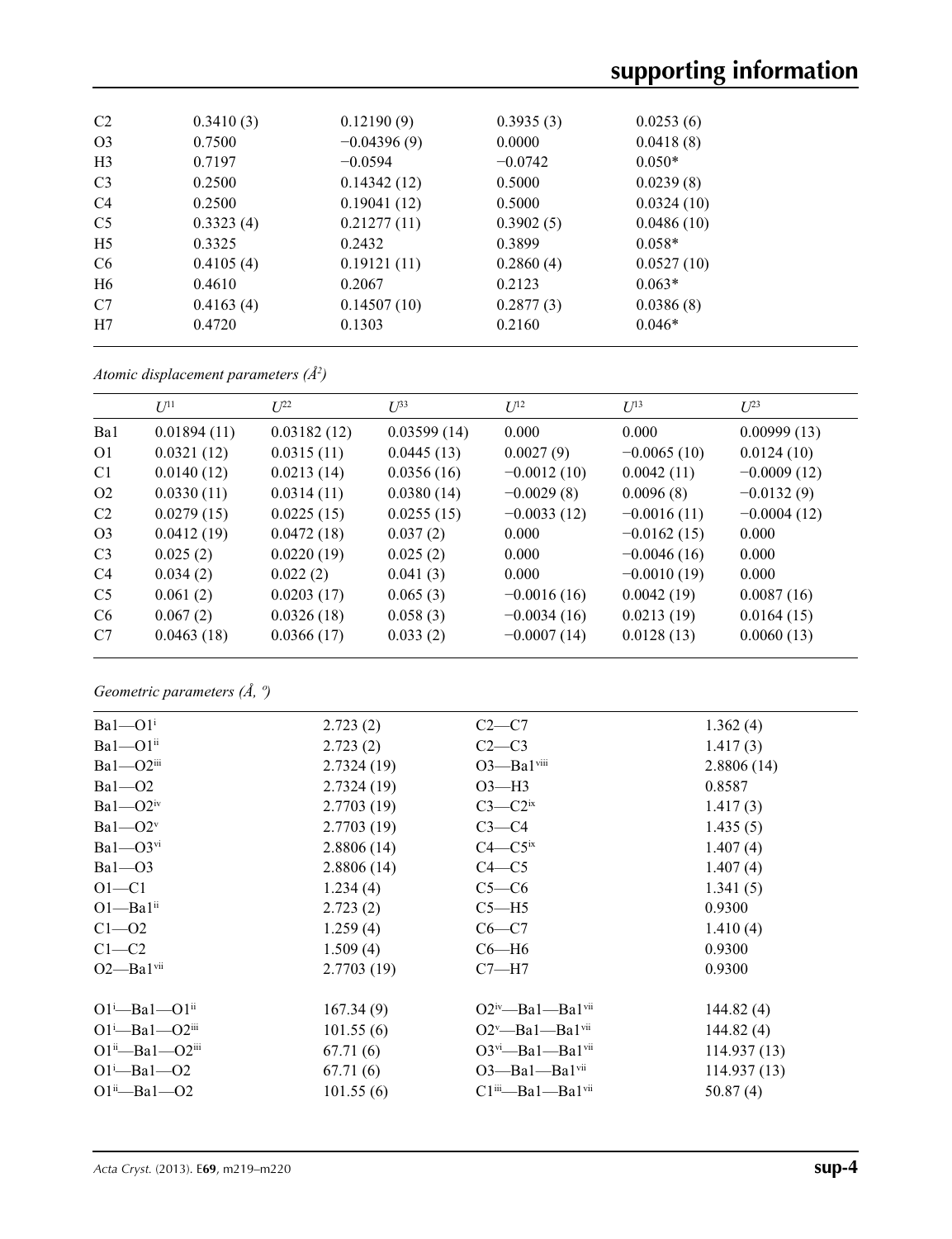| $O2$ iii—Ba1— $O2$                        | 71.48(8)  | $Cl$ —Ba $1$ —Ba $1$ <sup>vii</sup>       | 50.87(4)    |
|-------------------------------------------|-----------|-------------------------------------------|-------------|
| $O1^{i}$ -Ba $1$ - $O2^{iv}$              | 68.40(6)  | $O1^i$ —Ba $1^i$ —Ba $1^iv$               | 96.33(4)    |
| $O1^{ii}$ —Ba $1$ — $O2^{iv}$             | 123.25(6) | $O1^{ii}$ —Ba $1$ —Ba $1^{iv}$            | 96.33(4)    |
| $O2^{iii}$ —Bal— $O2^{iv}$                | 166.59(9) | $O2^{iii}$ —Ba $1$ —Ba $1^{iv}$           | 144.26(4)   |
| $O2 - Ba1 - O2$ <sup>iv</sup>             | 110.74(7) | $O2$ —Ba $1$ —Ba $1$ <sup>iv</sup>        | 144.26(4)   |
| $O1^i$ -Ba $1$ - $O2^v$                   | 123.25(6) | $O2^{iv}$ —Bal—Bal <sup>iv</sup>          | 35.18(4)    |
| $O1^{ii}$ —Ba $1$ — $O2^{v}$              | 68.40(6)  | $O2^v$ —Bal—Bal <sup>iv</sup>             | 35.18(4)    |
| $O2^{iii}$ -Bal- $O2^v$                   | 110.74(7) | $O3^{vi}$ —Bal—Bal <sup>iv</sup>          | 65.063(13)  |
| $O2 - Ba1 - O2v$                          | 166.59(9) | $O3$ —Ba $1$ —Ba $1$ <sup>iv</sup>        | 65.063(13)  |
| $O2^{iv}$ -Bal- $O2^v$                    | 70.35(8)  | $Cliii$ -Bal-Bal <sup>iv</sup>            | 129.13(4)   |
| $O1^{i}$ -Ba $1$ - $O3^{vi}$              | 108.54(7) | $C1 - Ba1 - Ba1$ <sup>iv</sup>            | 129.13(4)   |
| $O1^{ii}$ —Ba $1$ — $O3^{vi}$             | 77.00 (7) | Bal <sup>vii</sup> -Bal-Bal <sup>iv</sup> | 180.0       |
| $O2^{iii}$ —Bal— $O3^{vi}$                | 134.45(5) | $Cl$ — $O$ l—Bal <sup>ii</sup>            | 149.05(19)  |
| $O2 - Ba1 - O3$ <sup>vi</sup>             | 89.09(5)  | $O1 - C1 - O2$                            | 123.5(3)    |
| $O2^{iv}$ —Ba1— $O3^{vi}$                 | 58.83(5)  | $O1 - C1 - C2$                            | 118.3(3)    |
| $O2^v$ —Ba1— $O3$ <sup>vi</sup>           | 80.11 (6) | $O2 - C1 - C2$                            | 118.0(3)    |
| $O1^i$ —Ba $1$ —O3                        | 77.00(7)  | $O1-C1-Ba1$                               | 84.93 (16)  |
| $O1^{ii}$ —Ba $1$ —O3                     | 108.54(7) | $O2-C1 - Ba1$                             | 48.58 (13)  |
| $O2$ <sup>iii</sup> —Ba1—O3               | 89.09(5)  | $C2-C1-Ba1$                               | 138.71 (18) |
| $O2 - Ba1 - O3$                           | 134.45(5) | $C1 - O2 - Ba1$                           | 111.20(16)  |
| $O2^{iv}$ -Bal- $O3$                      | 80.11(6)  | $C1 - O2 - Ba1$ <sup>vii</sup>            | 116.85(16)  |
| $O2^v$ —Ba1—O3                            | 58.83(5)  | Bal-O2-Balvii                             | 109.08(7)   |
| $O3^{vi}$ -Bal- $O3$                      | 130.13(3) | $C7 - C2 - C3$                            | 120.9(3)    |
| $O1^i$ -Ba $1$ -C $1$ <sup>iii</sup>      | 93.75 (7) | $C7-C2-C1$                                | 116.6(3)    |
| $O1^{ii}$ —Ba $1$ —C $1^{iii}$            | 78.20 (7) | $C3-C2-C1$                                | 122.1(3)    |
| $O2iii$ -Bal--Cl <sup>iii</sup>           | 20.22(6)  | Bal <sup>viii</sup> -O3-Bal               | 124.44(10)  |
| $O2$ —Ba $1$ —C $1$ <sup>iii</sup>        | 85.06(6)  | Ba1viii-O3-H3                             | 77.7        |
| $O2^{iv}$ —Ba1—C1 $^{iii}$                | 147.38(7) | Ba1-O3-H3                                 | 136.4       |
| $O2^v$ —Ba $1$ —C $1$ <sup>iii</sup>      | 100.91(6) | $C2-C3-C2$ <sup>ix</sup>                  | 124.8(3)    |
| $O3$ <sup>vi</sup> —Ba1—C1 <sup>iii</sup> | 152.80(6) | $C2-C3-C4$                                | 117.62(17)  |
| $O3$ —Ba $1$ —C $1$ <sup>iii</sup>        | 69.07(6)  | $C2^{ix}$ — $C3$ — $C4$                   | 117.62(17)  |
| $O1^i$ -Bal-C1                            | 78.20 (7) | $C5^{\text{ix}}$ — $C4$ — $C5$            | 121.9(4)    |
| $O1^{ii}$ —Ba $1$ —C1                     | 93.75(7)  | $C5^{\text{ix}}$ - $C4$ - $C3$            | 119.0(2)    |
| $O2iii - Ba1 - C1$                        | 85.06 (6) | $C5-C4-C3$                                | 119.0(2)    |
| $O2 - Ba1 - C1$                           | 20.22(6)  | $C6-C5-C4$                                | 121.6(3)    |
| $O2^{\text{iv}}$ —Bal—C1                  | 100.91(6) | $C6-C5-H5$                                | 119.2       |
| $O2^v$ -Bal-Cl                            | 147.38(7) | $C4-C5-H5$                                | 119.2       |
| $O3^{vi}-Ba1-C1$                          | 69.07(6)  | $C5 - C6 - C7$                            | 120.2(3)    |
| $O3 - Ba1 - C1$                           | 152.80(6) | $C5-C6-H6$                                | 119.9       |
| $Cliii$ -Bal- $Cl1$                       | 101.74(9) | $C7-C6-H6$                                | 119.9       |
| $O1^i$ -Ba $1$ -Ba $1$ <sup>vii</sup>     | 83.67(4)  | $C2 - C7 - C6$                            | 120.5(3)    |
| O1ii-Ba1-Ba1vii                           | 83.67(4)  | $C2-C7-H7$                                | 119.7       |
| O2iii-Ba1-Ba1vii                          | 35.74(4)  | $C6-C7-H7$                                | 119.7       |
| O2-Bal-Balvii                             | 35.74(4)  |                                           |             |

Symmetry codes: (i)  $-x+1$ , y,  $z-1/2$ ; (ii)  $-x+1$ ,  $-y$ ,  $-z+1$ ; (iii) x,  $-y$ ,  $-z+1/2$ ; (iv)  $x+1/2$ ,  $y$ ,  $-z+1/2$ ; (v)  $x+1/2$ ,  $-y$ ,  $z$ ; (vi)  $-x+3/2$ ,  $-y$ ,  $z+1/2$ ; (vii)  $x-1/2$ ,  $y$ , −*z*+1/2; (viii) −*x*+3/2, −*y*, *z*−1/2; (ix) −*x*+1/2, *y*, −*z*+1.